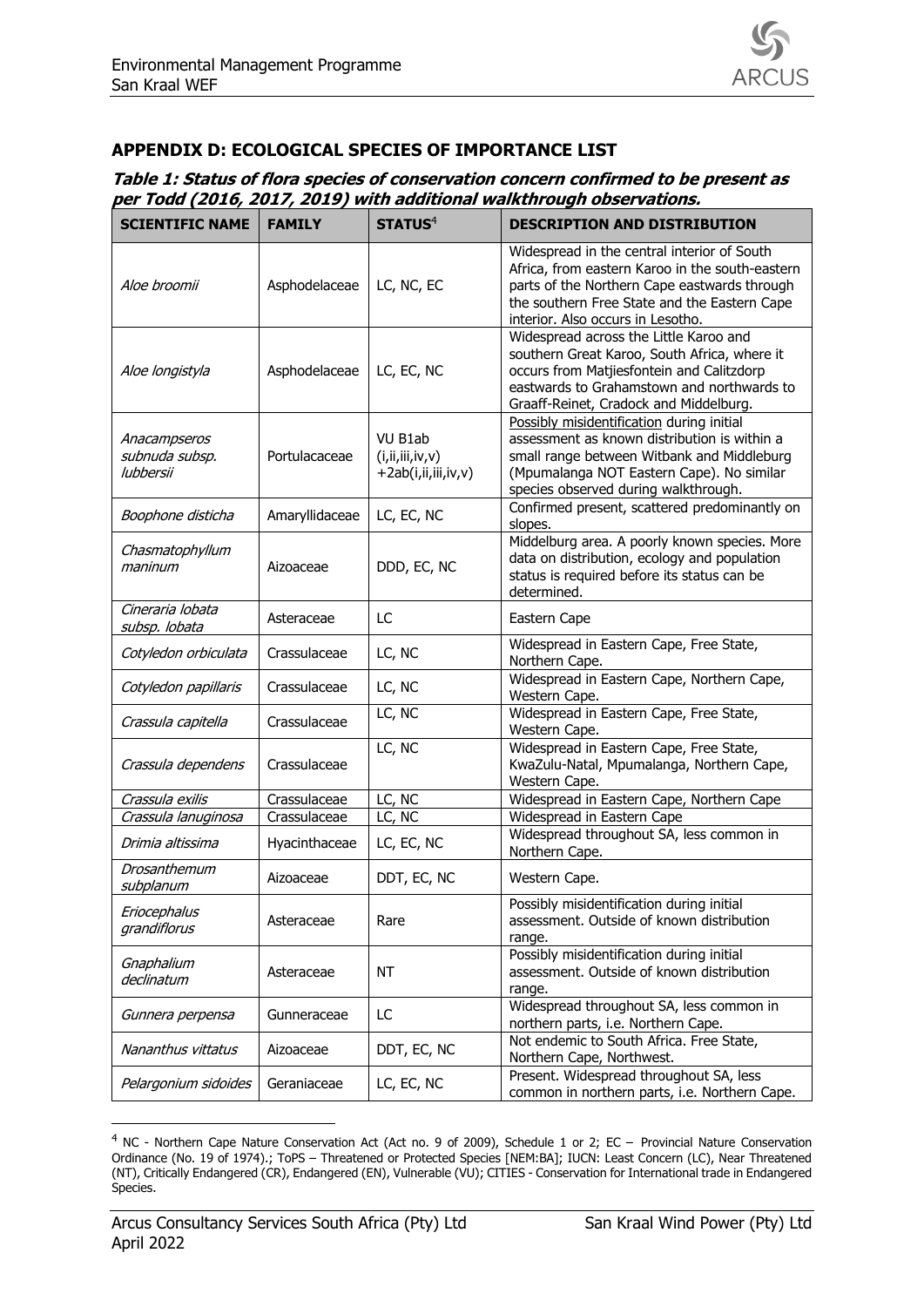| <b>SCIENTIFIC NAME</b>     | <b>FAMILY</b> | STATUS <sup>4</sup> | <b>DESCRIPTION AND DISTRIBUTION</b>                                                                                                                                                   |
|----------------------------|---------------|---------------------|---------------------------------------------------------------------------------------------------------------------------------------------------------------------------------------|
| Rabiea albipuncta          | Aizoaceae     | LC, EC, NC          | Widespread in Free State.                                                                                                                                                             |
| Ruschia cradockensis       | Aizoaceae     | LC, EC, NC          | Widespread in Eastern Cape, Western Cape.                                                                                                                                             |
| Ruschia indurata           | Aizoaceae     | LC, EC, NC          | Widespread in Eastern Cape, Free State,<br>Northern Cape, Western Cape.                                                                                                               |
| Ruschia putterillii        | Aizoaceae     | LC, EC, NC          | Widespread in Eastern Cape, Free State.                                                                                                                                               |
| Stomatium spp.             | Aizoaceae     | LC, EC, WC          | Present on rocky pavements. Several species of<br>Stomatium in the vicinity with localised<br>distributions. None flowering at time of<br>walkthrough, but possibly multiple species. |
| Thesium<br>glomeratum      | Santalaceae   | DDT                 | Eastern Cape, Western Cape.                                                                                                                                                           |
| Trichodiadema<br>rogersiae | Aizoaceae     | LC, EC, NC          | Widespread in Eastern Cape.                                                                                                                                                           |

## **Table 2: Listed fauna species of conservation concern confirmed to be present as per Todd (2016, 2017, 2019).**

| <b>SCIENTIFIC NAME</b>                                               | <b>FAMILY</b>  | <b>STATUS</b> <sup>5</sup> | <b>OCCURRENCE/COMMENT</b>                                                                                                                                                                                               |  |  |  |
|----------------------------------------------------------------------|----------------|----------------------------|-------------------------------------------------------------------------------------------------------------------------------------------------------------------------------------------------------------------------|--|--|--|
| <b>MAMMALS</b>                                                       |                |                            |                                                                                                                                                                                                                         |  |  |  |
| Mystromys albicaudatus<br>African White-tailed Rat)                  | Nesomyidae     | VU                         | Variable vegetation, but live in cracks or<br>burrows in the soil. Medium-Low Risk.                                                                                                                                     |  |  |  |
| Felis nigripes<br>(Black-footed cat)                                 | Carnivora      | VU                         | Associated with arid country with MAR<br>100-500 mm, particularly areas with open<br>habitat that provides some cover in the<br>form of tall stands of grass or scrub. May<br>a be transient species, but not recorded. |  |  |  |
| <b>REPTILES</b>                                                      |                |                            |                                                                                                                                                                                                                         |  |  |  |
| Psammobates tentorius<br>tentorius<br>(Karoo Tent Tortoise)          | Testudinidae   | <b>NT</b>                  | Tortoises are highly susceptible to<br>collisions with motor vehicles and trucks<br>on new roads. Found throughout the<br>project area but observed to be more<br>common in lowland areas.                              |  |  |  |
| Psammobates tentorius<br>veroxii<br>(Bushmanland Tent<br>Tortoise)   | Testudinidae   | <b>NT</b>                  | Tortoises are highly susceptible to<br>collisions with motor vehicles and trucks<br>on new roads. Found throughout the<br>project area but observed to be more<br>common in lowland areas.                              |  |  |  |
| Homopus femoralis<br>(Greater Padloper)                              | Testudinidae   | LC                         | Found throughout the project area but<br>observed to be more common in lowland<br>areas.                                                                                                                                |  |  |  |
| Stigmochelys pardalis<br>(Leopard Tortoise)                          | Testudinidae   | LC                         | Found throughout the project area.                                                                                                                                                                                      |  |  |  |
| Chersobius boulengeri<br>(Karoo padloper or<br>Karoo Dwarf Tortoise) | Testudinidae   | EN                         | Not recorded in original assessment but<br>possibly present.                                                                                                                                                            |  |  |  |
| <b>AMPHIBIANS</b>                                                    |                |                            |                                                                                                                                                                                                                         |  |  |  |
| Pyxicephalus adspersus<br>(Giant Bull Frog)                          | Pyxicephalidae | <b>NT</b>                  | Found throughout the project area but<br>observed to be more common in lowland<br>areas. Widespread. Low likelihood or<br>presence.                                                                                     |  |  |  |
| <b>INVERTEBRATES</b>                                                 |                |                            |                                                                                                                                                                                                                         |  |  |  |
| <b>Scorpions</b>                                                     |                | <b>ToPS</b>                | Likely present, not confirmed during<br>original assessment                                                                                                                                                             |  |  |  |

-<sup>5</sup>NC - Northern Cape Nature Conservation Act (Act no. 9 of 2009), Schedule 1 or 2; EC – Provincial Nature Conservation Ordinance (No. 19 of 1974).; ToPS – Threatened or Protected Species [NEM:BA]; IUCN: Least Concern (LC), Near Threatened (NT), Critically Endangered (CR), Endangered (EN), Vulnerable (VU); CITIES - Conservation for International trade in Endangered Species.